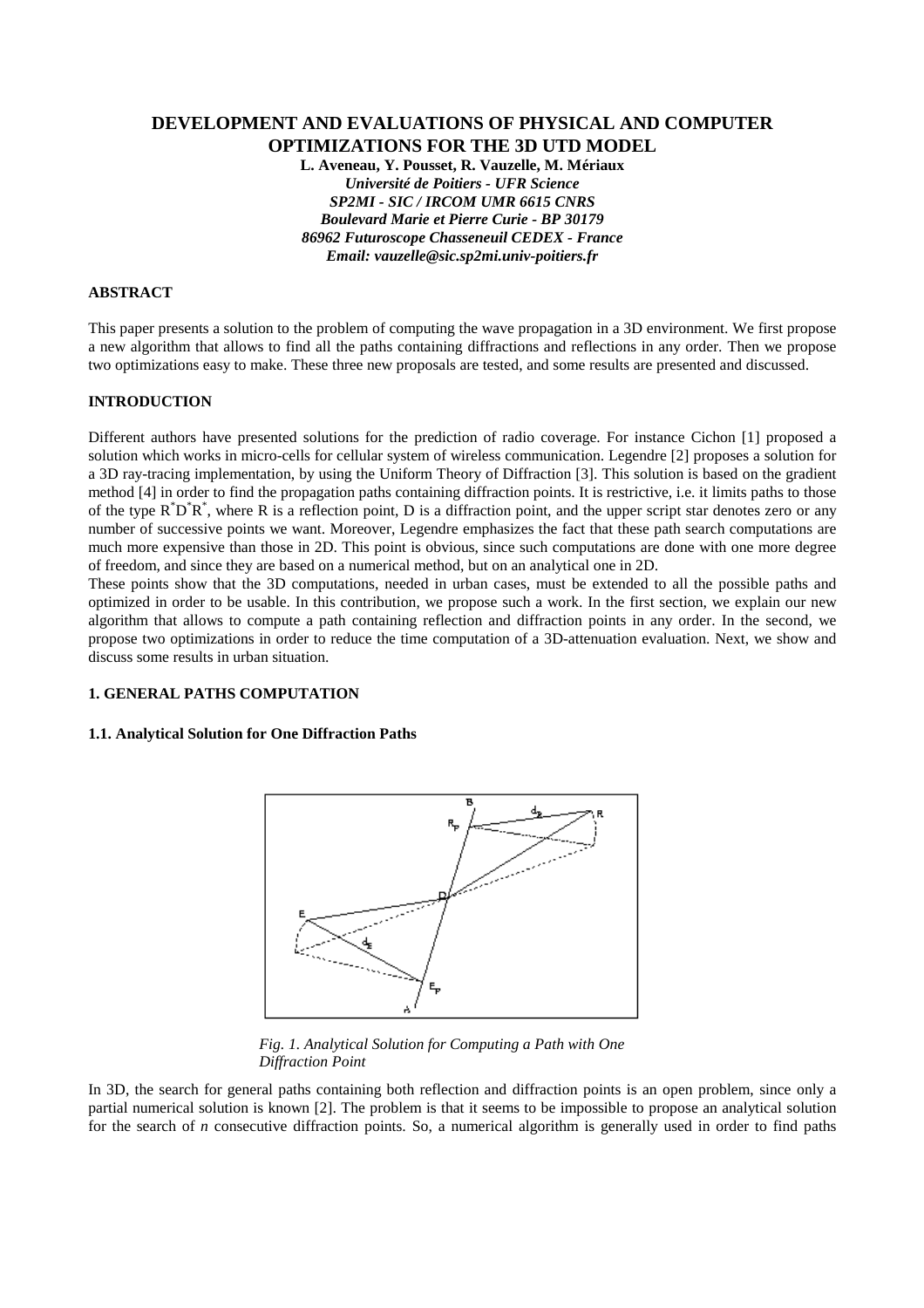limited to those of the type  $R^*D^*R^*$ . Authors propose an algorithmic solution, which allows the finding of any paths. This algorithm is a recursive one, based on the analytical solution of a one-diffraction point path. This well-known solution allows to compute the diffraction point *D* on the edge A, in order for *EDR* to be a propagation path with respect to the extended Fermat principle proposed by Keller [4] (see Fig 1). With a parametric coordinate system on the edge *AB*, the position of the diffraction point is known by its parameter *t* as in (1), where  $t_E$  (resp.  $t_R$ ) denotes the parametric coordinate of the point  $E_p$  (resp.  $R_p$ ) which results of the projection of *E* (resp. *R*) on the edge *AB*, and where  $d_E$  (resp.  $d_R$ ) is the length of the vector  $EE_p$  (resp.  $RR_p$ ).

$$
t = \frac{t_E \cdot d_R + t_R \cdot d_E}{d_E + d_R} \tag{1}
$$

By use of the mirror image method, one can easily find a path of the type  $R^*DR^*$ .

# **1.2. Recursive Algorithm for 2 Diffraction Paths**

In order to compute the path between two points with two diffraction points on two edges, we propose a recursive solution based on the geometrical understanding of the Newton-Raphson method [4]. The idea is to decompose this problem into two interlaced ones, solved by the precedent solution seen in 1.1. Practically, the problem is to search the points  $D_1$  and  $D_2$ , which are respectively on the edges  $A_1$  and  $B_1$ , in order to make a valid path  $ED_1D_2R$ . We first search for  $E_1$ , the projected point  $E$  on the edge  $A_1$ . Then we compute the diffraction point  $R_1$  on  $A_2$  which form a path  $E_1R_1R$ . Then, in a same way we can compute  $E_2$ , the diffraction point, which forms a path  $EE_2R_1$ . Recursively, we compute the two point series  $(E_i)$  and  $(R_i)$ . When these series become stationary, then we can consider that we have found the two searched diffraction points (demonstration of this theorem can be found in [5]).

#### **1.3. Algorithmic Solution for Any Path**

The solution presented in the previous section can be easily extended to path containing any number of successive diffraction points. In fact, it can be extended to all the possible paths, *i.e.* those of type {R|D}<sup>\*</sup>. This leads to the following algorithm:

```
Function ComputePath (E, R: Point; n:integer; A: array [1..n] of Object) : array of Point
 LET T_k: array [2..(n-1)] of Point
  LET P_i: array [1..n] of Point
 LET P_{i+1}: array [1..n] of Point
 IF A[1] is an edge THEN
           Pi+1 [1] = Projection of E under edge A[1]
           DO
                    Pi[1] = Pi+1 [1](T[2], ..., T[n-1], P_{i+1}[n]) = ComputePath (P_i[1], R, n-1, (A[2], ..., A[n]))(P_{i+1}[1],...,P_{i+1}[n-1])= ComputePath (E, P<sub>i+1</sub>[n], n-1, (A[1],..., A[n-1]))
           WHILE P_i[1] \ll P_{i+1}[1]ELSE
           LET E_p = Symmetric Point of E / A[1]
           (P_i[2], ..., P_i[n]) =ComputePath (E_p, R, n-1, (A[2], ..., A[n]))P_i[1]=Intersection Point of E_pP_i[2] and face A[1]
 ENDIF
 RETURN Pi
END
```
Like in section 1.1., we extend the algorithm which computes any path containing any number of successive diffraction points with the technique of mirroring a source point. This explains the conditional in the previous algorithm. In the case when the first Object is a face, then we compute such a mirror source point in order to compute the sub path. In the other case, the first Object is an edge, and so we have to search for a diffraction point. This is done by using an extended version of the algorithm presented in section 1.2.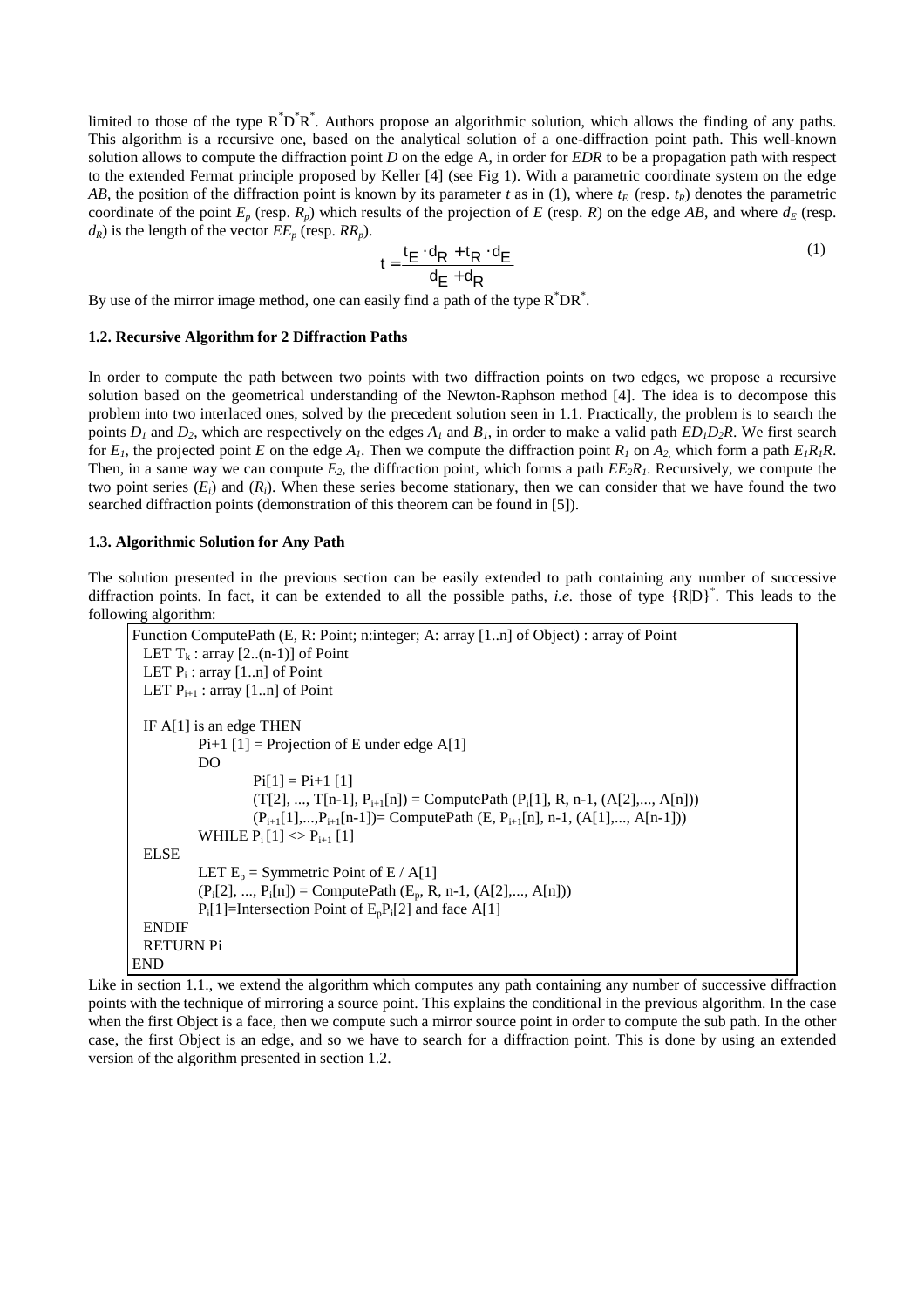### **2. OPTIMIZATIONS**

The new algorithm we described in the previous section allows to compute all the possible paths in a 3D environment. This implies that we virtually get a very large number of potential paths, in which only a few one are really interesting for the estimation of the electromagnetic attenuation received at the point R. So, it appears important to reduce this set of potential paths, as taking into account any of those which are of interest. For this we propose two optimizations: the first one is based on a geometrical criterion, and the second one derives from a physical law.

#### **2.1. Geometrical Optimization**

This first criterion is based on the remark that the point that follows a reflection point in a path cannot belong to the half space which is behind the reflection face. This very simple formulation allows to limit the number average of possible paths by 2 when we add a level of reflection or diffraction. So, it leads to an optimization equal to  $2^{n-1}$ , where *n* is the number of reflection or diffraction points.

In order to implement this optimization, it is important to remark how the list of edges and faces are scanned for testing all the possible paths. With a classical implementation, it consists in an algorithm for computing all the ordered set of *p* edges and *q* faces by computing all the non-ordered set of *p* edges and *q* faces. For using this geometrical optimization, one may rewrite such an algorithm in a recursive way. In fact, we must work directly with the ordered sets, else we cannot early stop the bad computations [5].

# **2.2. Physical Optimization**

This optimization is based on a statistical law, which is due to the work of Pousset [8]. This law is obtained after the study of the diffraction phenomenon not only on a single obstacle but also on several. The retained approach is statistical and enables laws of variation of loss according to the number of successive diffractions in different configurations to be defined. The model used here is inspired by Luebbers [6], for the dielectric aspect of the wedges, and by J.B.Andersen [7] mentioning « slope diffraction ».

The simulations carried out with this model were made on profiles where the wedges were either perfectly conductive or dielectric ( $\varepsilon_r = 8$  and  $\sigma = 0.003$ S/m) and for which the geometric parameters such as the position, the height and the opening angle of the obstacles varied randomly on a range fixed according to the configuration. We were placed in small and micro cellular configurations, with the height of the receiver *Hr* fixed at *1.5m*.

A detailed statistical study has been realized on a several hundred terrain profiles per configuration. Firstly, it has been noted that among all the paths existing for a radio link, there exists a particular path which gives roughly the final result. In the following, this path is called the major path. Secondly, the study has shown that whatever the number of successive diffractions, the diffraction loss distributions follows a Gaussian rule, whatever the configuration is. Moreover, for every configuration, the average and the standard deviation of the total loss are close to these due to the major path. Thus, we can consider only this type of path that presents simple or multiple diffractions. After analysis, several points must be noted:

• Whatever the configuration and the frequency are, the standard deviations of the simple or multiple diffraction distributions are quasi constant and close to 9dB. An explanation might be that, in general, the major paths are near the shadow boundaries of the profile.

• A simple law allows to forecast the average of the multiple diffraction losses  $A_{np}$  due to the major paths. This one depends on the number of successive diffractions  $np$  and on the average loss  $A_1$  due to a virtual obstacle. This obstacle owns a height and an opening angle equal to the average height and opening angle respectively, of all the obstacles of the radio link:

$$
A_{np} = \frac{n+1}{2} A_1
$$
 (2)

Based on this statistical law, we can make an important optimization. We know that, statistically, a path containing *n* diffraction points may produce an attenuation of  $A_1$  more than a path with only *n-1* diffraction points. So, by searching for the path in an increasing number of diffraction points, we can stop the computation when a path with *n* diffraction points produces an attenuation higher than all the possible attenuation produced by paths containing more than *n*